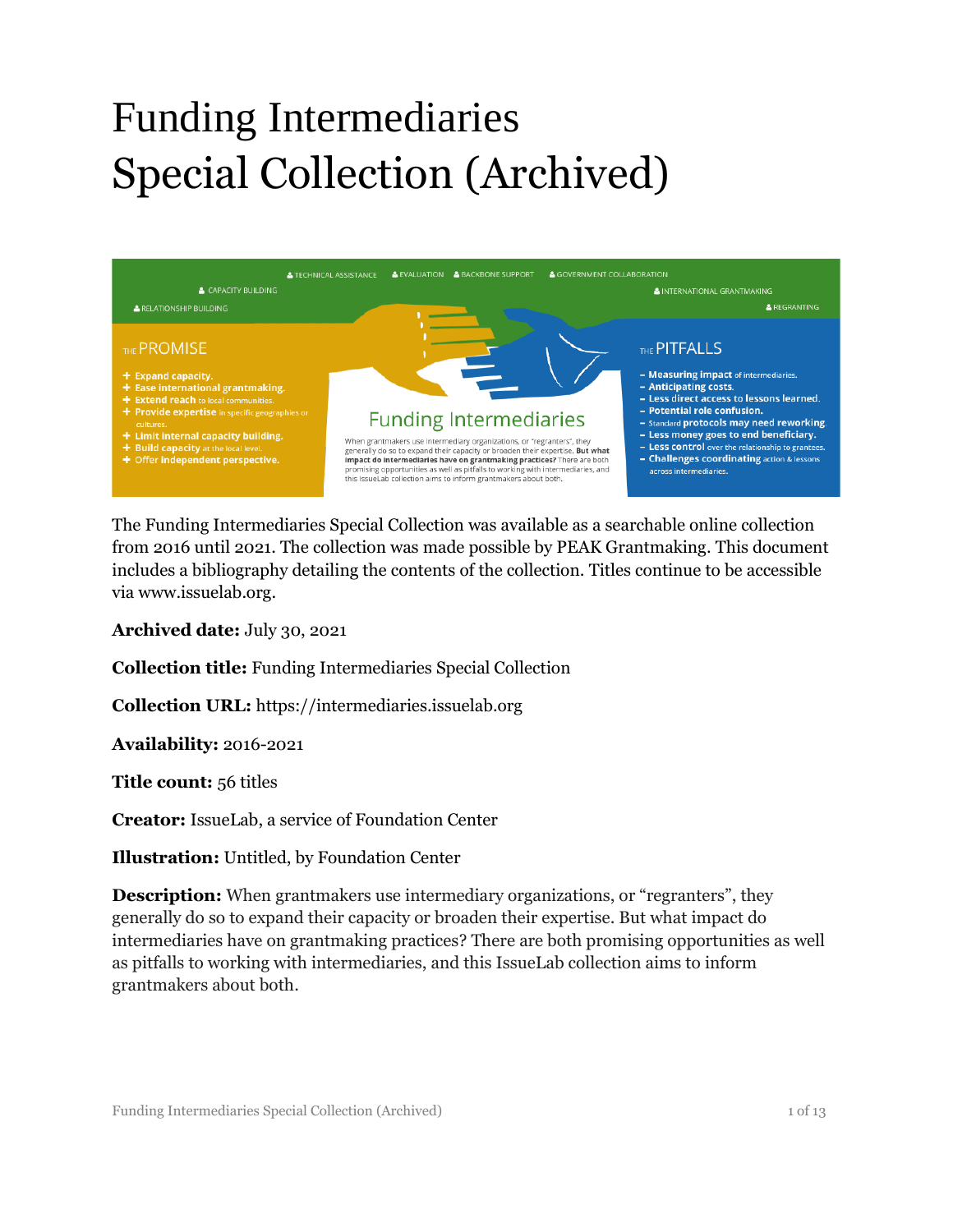#### **Collection Themes:**

"Working With Intermediaries" - Best Practices; The Funder-Intermediary Relationship

"What Intermediaries Do" - Capacity Building; Evaluation & Outcome Measurement; Regranting; Technical Assistance; International Grantmaking; Backbone Support; Relationship Building; Government Collaboration

"Where They Work: Case Studies" - Arts; Community & Economic Development; LGBTQI; Youth Development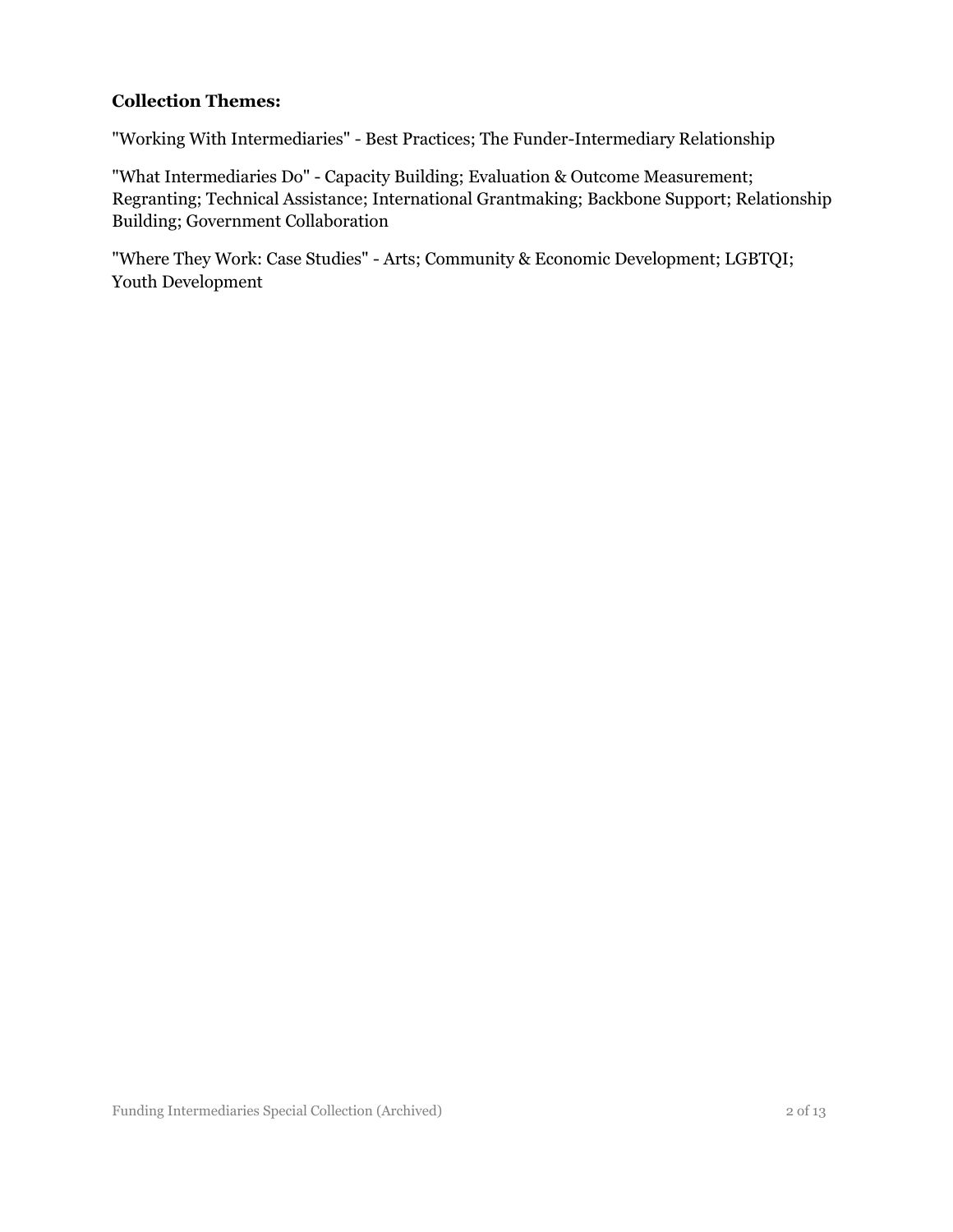## Funding Intermediaries Special Collection Bibliography

#### **An Advocate for the Work: The Grants Management Role in Working with Intermediaries**

[https://www.issuelab.org/resource/an-advocate-for-the-work-the-grants-management-role-in](https://www.issuelab.org/resource/an-advocate-for-the-work-the-grants-management-role-in-working-with-intermediaries.html)[working-with-intermediaries.html](https://www.issuelab.org/resource/an-advocate-for-the-work-the-grants-management-role-in-working-with-intermediaries.html) Publication date: 2017-08-10 Publishing organization(s): Peak Grantmaking Author(s): Alice Cottingham Themes: Working With Intermediaries: Best Practices

#### **Aggregating Impact: A Funder's Guide to Mission Investment Intermediaries**

[https://www.issuelab.org/resource/aggregating-impact-a-funder-s-guide-to-mission](https://www.issuelab.org/resource/aggregating-impact-a-funder-s-guide-to-mission-investment-intermediaries.html)[investment-intermediaries.html](https://www.issuelab.org/resource/aggregating-impact-a-funder-s-guide-to-mission-investment-intermediaries.html) Publication date: 2007-11-01 Publishing organization(s): FSG Author(s): Mark R. Kramer; Sarah Cooch Themes:

#### **Assessment of Regranting Intermediaries Strategy: Exploring the Ecosystem of Support for Individual Artists & Small Arts Organizations in the San Francisco Bay Area**

[https://www.issuelab.org/resource/assessment-of-regranting-intermediaries-strategy](https://www.issuelab.org/resource/assessment-of-regranting-intermediaries-strategy-exploring-the-ecosystem-of-support-for-individual-artists-small-arts-organizations-in-the-san-francisco-bay-area.html)[exploring-the-ecosystem-of-support-for-individual-artists-small-arts-organizations-in-the-san](https://www.issuelab.org/resource/assessment-of-regranting-intermediaries-strategy-exploring-the-ecosystem-of-support-for-individual-artists-small-arts-organizations-in-the-san-francisco-bay-area.html)[francisco-bay-area.html](https://www.issuelab.org/resource/assessment-of-regranting-intermediaries-strategy-exploring-the-ecosystem-of-support-for-individual-artists-small-arts-organizations-in-the-san-francisco-bay-area.html)

Publication date: 2014-11-25

Publishing organization(s): Informing Change; Olive Grove; William and Flora Hewlett Foundation

Author(s): n/a

Themes: What Intermediaries Do: Regranting; What Intermediaries Do: Relationship Building; Where They Work: Case Studies: Arts

#### **Breakthrough Performance: Ten Emerging Practices of Leading Intermediaries**

[https://www.issuelab.org/resource/breakthrough-performance-ten-emerging-practices-of](https://www.issuelab.org/resource/breakthrough-performance-ten-emerging-practices-of-leading-intermediaries.html)[leading-intermediaries.html](https://www.issuelab.org/resource/breakthrough-performance-ten-emerging-practices-of-leading-intermediaries.html)

Publication date: 2008-06-01

Publishing organization(s): U. S. Department of Health and Human Services; White House Office of Faith-Based and Community Initiatives

Author(s): n/a

Themes: What Intermediaries Do: Capacity Building; What Intermediaries Do: Regranting; Working With Intermediaries: Best Practices

#### **Building Capacity Through a Regranting Strategy: Promising Approaches and Emerging Outcomes**

[https://www.issuelab.org/resource/building-capacity-through-a-regranting-strategy](https://www.issuelab.org/resource/building-capacity-through-a-regranting-strategy-promising-approaches-and-emerging-outcomes.html)[promising-approaches-and-emerging-outcomes.html](https://www.issuelab.org/resource/building-capacity-through-a-regranting-strategy-promising-approaches-and-emerging-outcomes.html) Publication date: 2012-06-19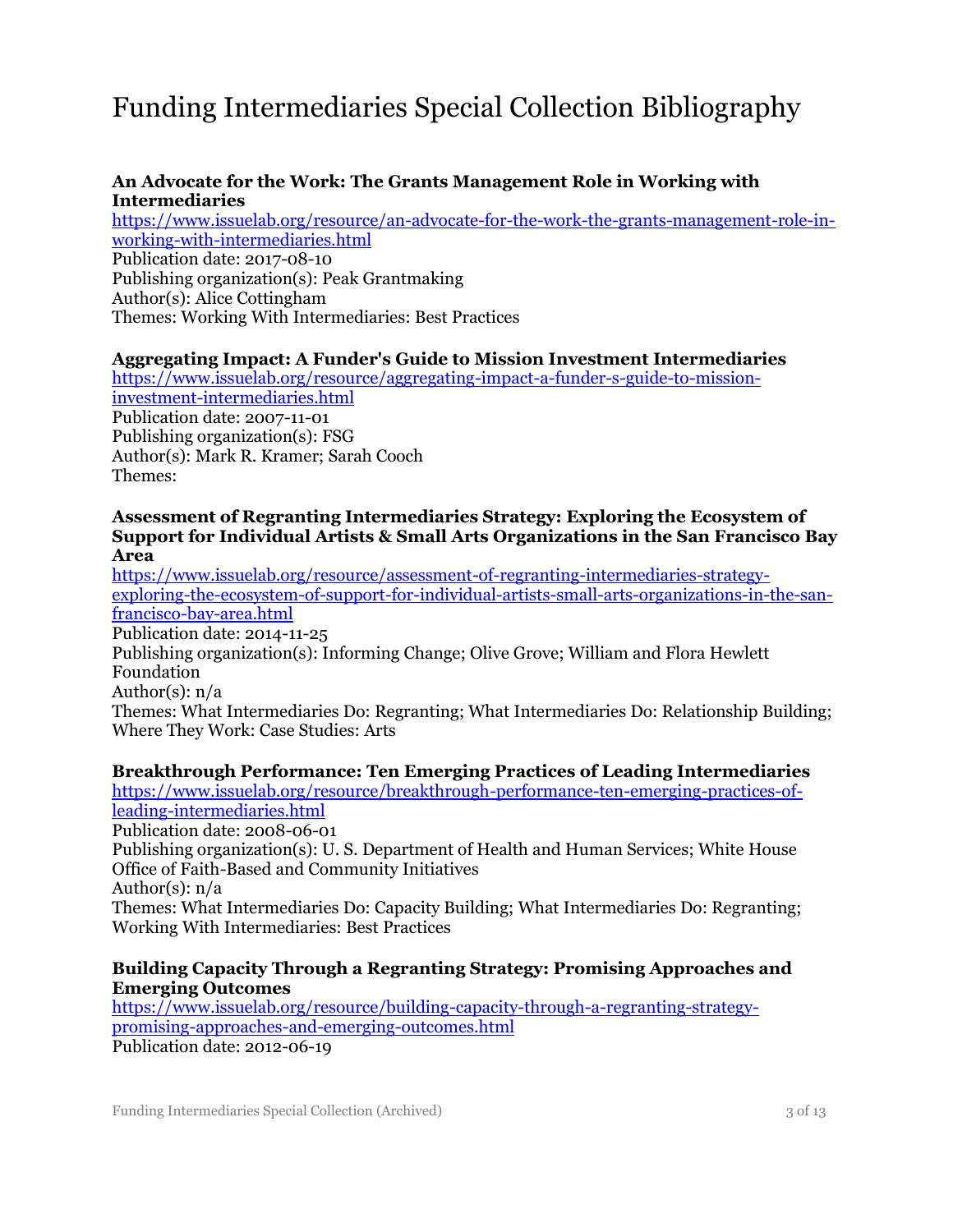Publishing organization(s): Social Policy Research Associates

Author(s): Castle Sinicrope; Hanh Cao Yu; Heather Lewis-Charp; Jennifer Henderson-Frakes; Rachel Estrella; Traci Endo Inouye

Themes: What Intermediaries Do: Capacity Building; What Intermediaries Do: Regranting; What Intermediaries Do: Technical Assistance; Working With Intermediaries: Best Practices

#### **Building Community Capacity: An Initial Inventory of Local Intermediary Organizations**

[https://www.issuelab.org/resource/building-community-capacity-an-initial-inventory-of-local](https://www.issuelab.org/resource/building-community-capacity-an-initial-inventory-of-local-intermediary-organizations.html)[intermediary-organizations.html](https://www.issuelab.org/resource/building-community-capacity-an-initial-inventory-of-local-intermediary-organizations.html) Publication date: 2002-04-12

Publishing organization(s): Association for the Study and Development of Community Author(s): David Chavis Themes: What Intermediaries Do: Relationship Building

#### **Deeper Capacity Building for Greater Impact: Designing a Long-Term Initiative to Strengthen a Set of Nonprofit Organizations**

[https://www.issuelab.org/resource/deeper-capacity-building-for-greater-impact-designing-a](https://www.issuelab.org/resource/deeper-capacity-building-for-greater-impact-designing-a-long-term-initiative-to-strengthen-a-set-of-nonprofit-organizations.html)[long-term-initiative-to-strengthen-a-set-of-nonprofit-organizations.html](https://www.issuelab.org/resource/deeper-capacity-building-for-greater-impact-designing-a-long-term-initiative-to-strengthen-a-set-of-nonprofit-organizations.html) Publication date: 2007-04-01 Publishing organization(s): TCC Group Author(s): Paul Connolly Themes: What Intermediaries Do: Capacity Building; Working With Intermediaries: Best **Practices** 

#### **Designing and Managing a Subaward Program**

<https://www.issuelab.org/resource/designing-and-managing-a-subaward-program.html> Publication date: 2010-01-01 Publishing organization(s): Compassion Capital Fund National Resource Center Author(s): n/a Themes:

#### **Disintermediation and How it Affects #Globaldev Implementers**

[https://www.issuelab.org/resource/disintermediation-and-how-it-affects-globaldev](https://www.issuelab.org/resource/disintermediation-and-how-it-affects-globaldev-implementers.html)[implementers.html](https://www.issuelab.org/resource/disintermediation-and-how-it-affects-globaldev-implementers.html) Publication date: 2015-06-25 Publishing organization(s): Devex Author(s): Daphne Davies Themes:

#### **Does the End Justify the Middleman?**

<https://www.issuelab.org/resource/does-the-end-justify-the-middleman.html> Publication date: 2009-09-21 Publishing organization(s): Nonprofit Quarterly Author(s): n/a Themes: What Intermediaries Do: Evaluation & Outcome Measurement

#### **Empowering Compassion: The Strategic Role of Intermediary Organizations in Building Capacity Among and Enhancing the Impact of Community Transformers**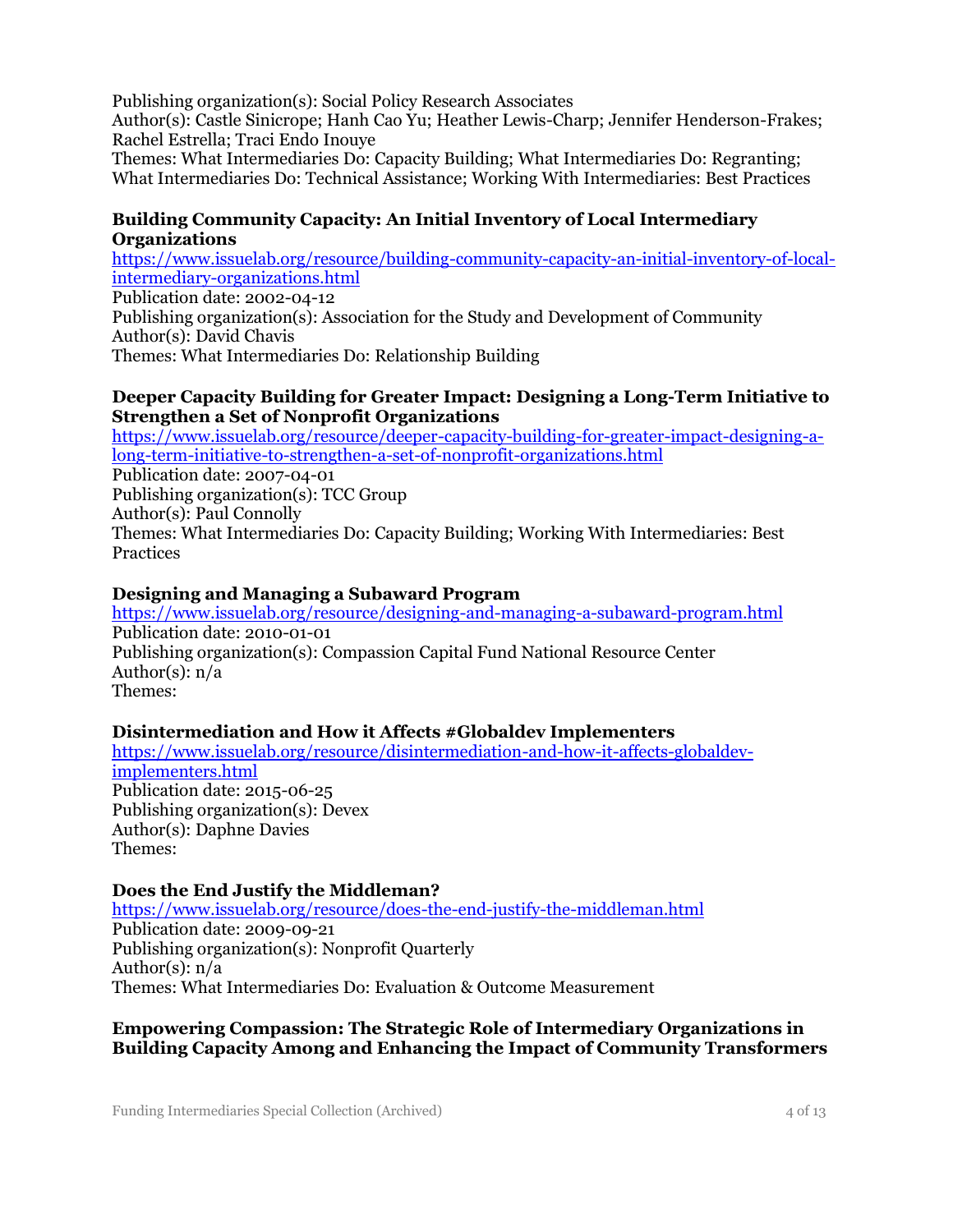[https://www.issuelab.org/resource/empowering-compassion-the-strategic-role-of](https://www.issuelab.org/resource/empowering-compassion-the-strategic-role-of-intermediary-organizations-in-building-capacity-among-and-enhancing-the-impact-of-community-transformers.html)[intermediary-organizations-in-building-capacity-among-and-enhancing-the-impact-of](https://www.issuelab.org/resource/empowering-compassion-the-strategic-role-of-intermediary-organizations-in-building-capacity-among-and-enhancing-the-impact-of-community-transformers.html)[community-transformers.html](https://www.issuelab.org/resource/empowering-compassion-the-strategic-role-of-intermediary-organizations-in-building-capacity-among-and-enhancing-the-impact-of-community-transformers.html) Publication date: 2002-07-01

Publishing organization(s): Center on Faith in Communities Author(s): Amy L. Sherman Themes: What Intermediaries Do: Capacity Building; Where They Work: Case Studies: Community & Economic Development

#### **The Experience of an Intermediary in a Complex Initiative: The Urban Health Initiative's National Program Office**

[https://www.issuelab.org/resource/the-experience-of-an-intermediary-in-a-complex-initiative](https://www.issuelab.org/resource/the-experience-of-an-intermediary-in-a-complex-initiative-the-urban-health-initiative-s-national-program-office.html)[the-urban-health-initiative-s-national-program-office.html](https://www.issuelab.org/resource/the-experience-of-an-intermediary-in-a-complex-initiative-the-urban-health-initiative-s-national-program-office.html) Publication date: 2005-03-01 Publishing organization(s): Urban Health Initiative Author(s): Prudence Brown Themes: What Intermediaries Do: Technical Assistance; Working With Intermediaries: The Funder-Intermediary Relationship

### **Five Reasons Donors Give for Not Funding Local NGOs Directly**

[https://www.issuelab.org/resource/five-reasons-donors-give-for-not-funding-local-ngos](https://www.issuelab.org/resource/five-reasons-donors-give-for-not-funding-local-ngos-directly.html)[directly.html](https://www.issuelab.org/resource/five-reasons-donors-give-for-not-funding-local-ngos-directly.html) Publication date: 2015-11-09 Publishing organization(s): The Guardian Author(s): Dhananjayan Sriskandarajah Themes:

#### **Five Reasons Funding Should Go Directly to Local NGOs**

<https://www.issuelab.org/resource/five-reasons-funding-should-go-directly-to-local-ngos.html> Publication date: 2015-11-13 Publishing organization(s): The Guardian Author(s): Jennifer Lentfer Themes: What Intermediaries Do: International Grantmaking; What Intermediaries Do: Relationship Building

#### **For Grantseekers in Arts, Regranting Programs Offer Range of Opportunities**

[https://www.issuelab.org/resource/for-grantseekers-in-arts-regranting-programs-offer-range](https://www.issuelab.org/resource/for-grantseekers-in-arts-regranting-programs-offer-range-of-opportunities.html)[of-opportunities.html](https://www.issuelab.org/resource/for-grantseekers-in-arts-regranting-programs-offer-range-of-opportunities.html) Publication date: 2009-09-22 Publishing organization(s): James Irvine Foundation Author(s): n/a Themes: What Intermediaries Do: Regranting; What Intermediaries Do: Relationship Building; Where They Work: Case Studies: Arts

#### **The Funder and the Intermediary, in Support of the Artist: A Look at Rationales, Roles, and Relationships**

[https://www.issuelab.org/resource/the-funder-and-the-intermediary-in-support-of-the-artist](https://www.issuelab.org/resource/the-funder-and-the-intermediary-in-support-of-the-artist-a-look-at-rationales-roles-and-relationships.html)[a-look-at-rationales-roles-and-relationships.html](https://www.issuelab.org/resource/the-funder-and-the-intermediary-in-support-of-the-artist-a-look-at-rationales-roles-and-relationships.html) Publication date: 2014-12-01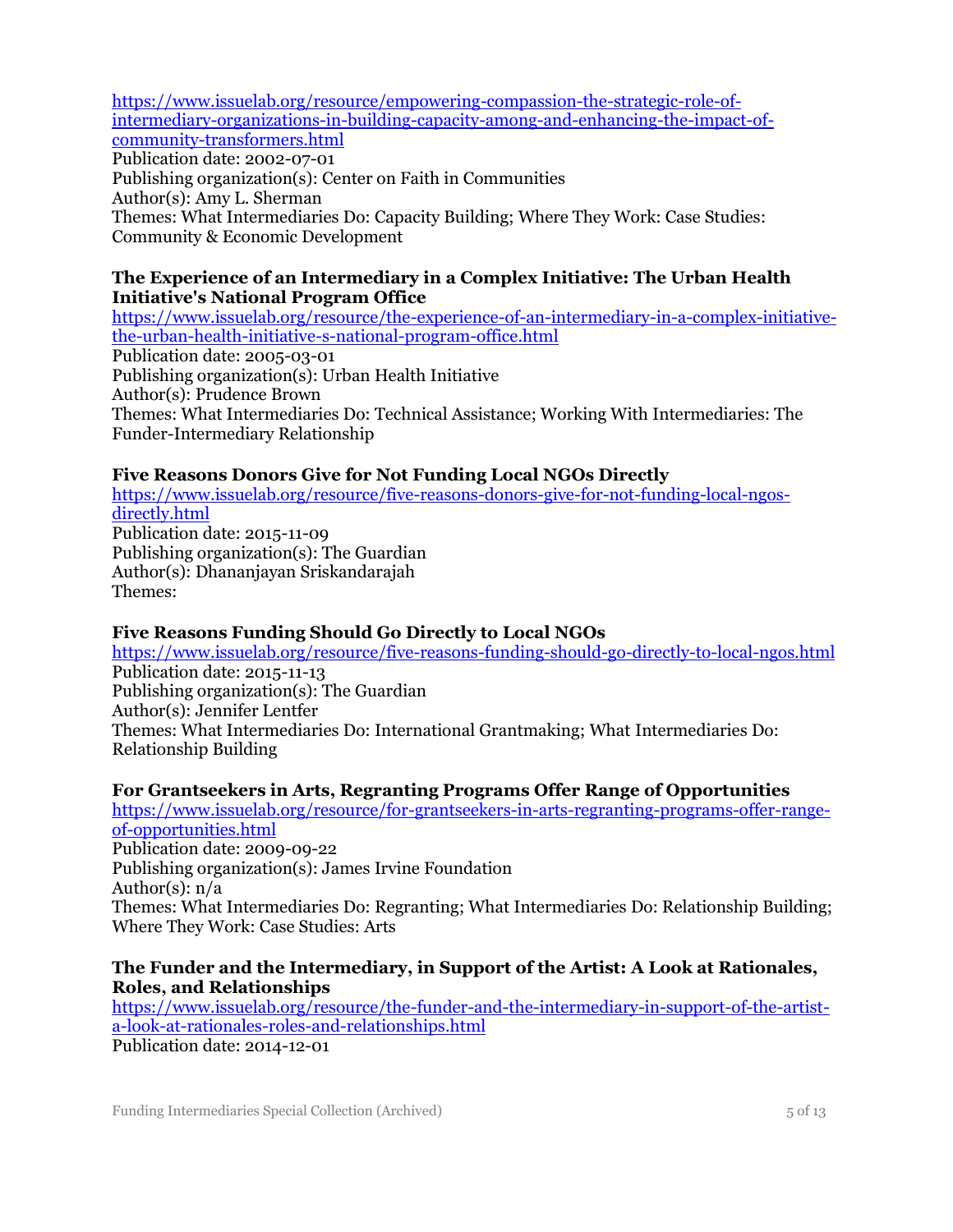Publishing organization(s): Grantmakers In the Arts Author(s): Claudia Bach Themes: What Intermediaries Do: Backbone Support; Where They Work: Case Studies: Arts; Working With Intermediaries: The Funder-Intermediary Relationship

#### **Funder Collaboratives : Why and How Funders Work Together**

[https://www.issuelab.org/resource/funder-collaboratives-why-and-how-funders-work](https://www.issuelab.org/resource/funder-collaboratives-why-and-how-funders-work-together-2.html)[together-2.html](https://www.issuelab.org/resource/funder-collaboratives-why-and-how-funders-work-together-2.html) Publication date: 2009-01-01 Publishing organization(s): Foundation Center; Foundation Center; Foundation Center; GrantCraft; GrantCraft; GrantCraft Author(s): Anne Mackinnon; Cynthia M. Gibson Themes: Working With Intermediaries: Best Practices; Working With Intermediaries: The Funder-Intermediary Relationship

#### **Funder or Friend: The Dilemma for Local Intermediary Grantmakers**

[https://www.issuelab.org/resource/funder-or-friend-the-dilemma-for-local-intermediary](https://www.issuelab.org/resource/funder-or-friend-the-dilemma-for-local-intermediary-grantmakers.html)[grantmakers.html](https://www.issuelab.org/resource/funder-or-friend-the-dilemma-for-local-intermediary-grantmakers.html) Publication date: 2001-03-01 Publishing organization(s): Alliance Magazine Author(s): Olga Alexeeva Themes: What Intermediaries Do: Regranting; What Intermediaries Do: Technical Assistance; Working With Intermediaries: The Funder-Intermediary Relationship

#### **Funder-Intermediary Relationships: Promise & Pitfalls**

<https://www.issuelab.org/resource/funder-intermediary-relationships-promise-pitfalls.html> Publication date: 2008-03-01 Publishing organization(s): Fieldstone Alliance Author(s): Kate Murphy Themes: Working With Intermediaries: Best Practices; Working With Intermediaries: The Funder-Intermediary Relationship

#### **Funders & Backbones: A Messy, yet Powerful Relationship**

<https://www.issuelab.org/resource/funders-backbones-a-messy-yet-powerful-relationship.html> Publication date: 2011-08-16 Publishing organization(s): FSG Author(s): Javier Hernandez Themes: What Intermediaries Do: Backbone Support; Working With Intermediaries: The Funder-Intermediary Relationship

#### **Funding Intermediaries as a Strategy for Local Grantmaking: The John D. and Catherine T. MacArthur Foundation & the Local Initiatives Support Corporations (LISC) Chicago**

[https://www.issuelab.org/resource/funding-intermediaries-as-a-strategy-for-local](https://www.issuelab.org/resource/funding-intermediaries-as-a-strategy-for-local-grantmaking-the-john-d-and-catherine-t-macarthur-foundation-the-local-initiatives-support-corporations-lisc-chicago.html)[grantmaking-the-john-d-and-catherine-t-macarthur-foundation-the-local-initiatives-support](https://www.issuelab.org/resource/funding-intermediaries-as-a-strategy-for-local-grantmaking-the-john-d-and-catherine-t-macarthur-foundation-the-local-initiatives-support-corporations-lisc-chicago.html)[corporations-lisc-chicago.html](https://www.issuelab.org/resource/funding-intermediaries-as-a-strategy-for-local-grantmaking-the-john-d-and-catherine-t-macarthur-foundation-the-local-initiatives-support-corporations-lisc-chicago.html) Publication date: 2007-01-01 Publishing organization(s): Loyola University Chicago Author(s): Joseph Hoereth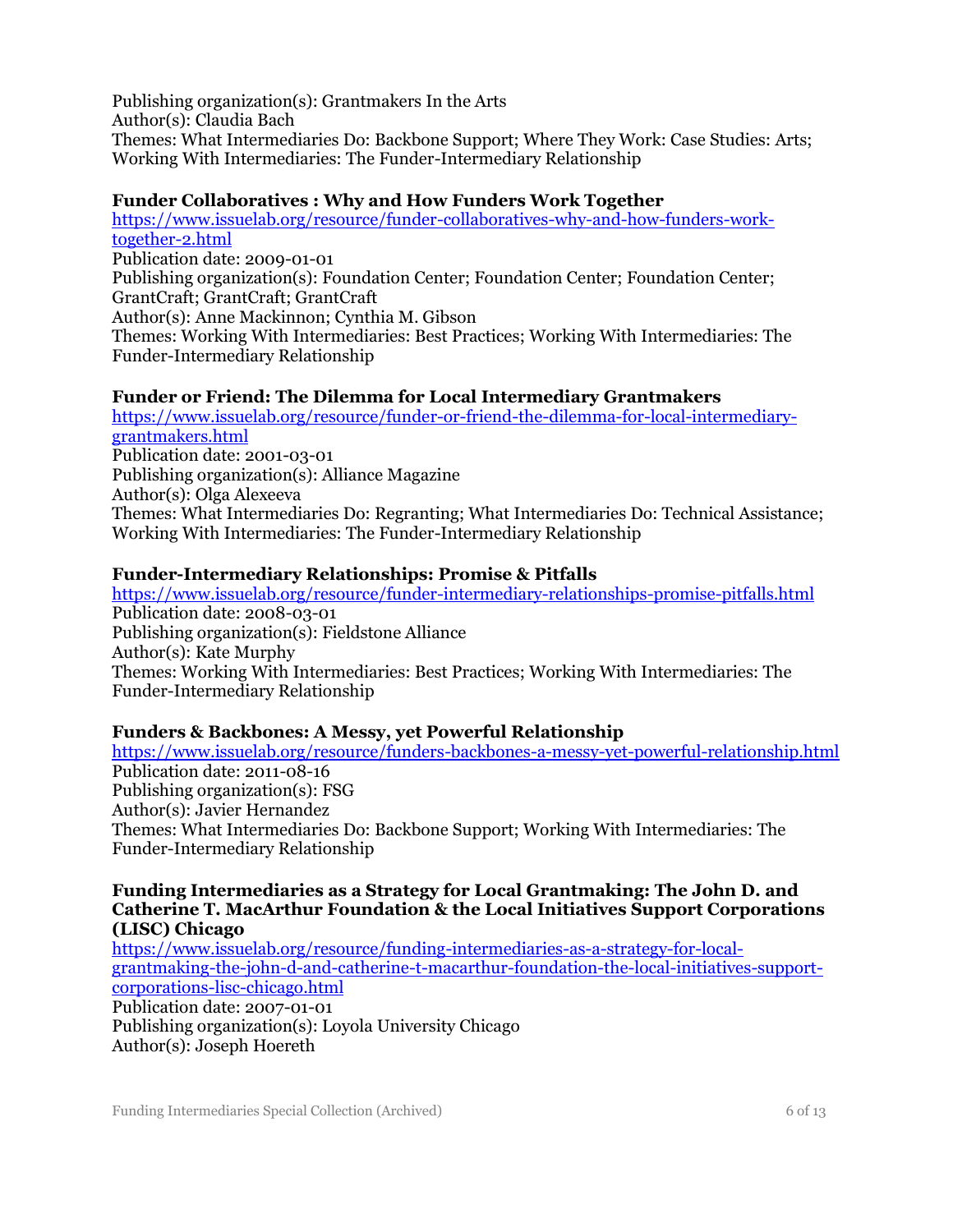Themes: What Intermediaries Do: Regranting; Where They Work: Case Studies: Community & Economic Development

#### **Giving Out Globally: A Resource Guide of Funding Mechanisms to Support Lesbian, Gay, Bisexual, and Transgender Rights in the Global South and East**

[https://www.issuelab.org/resource/giving-out-globally-a-resource-guide-of-funding](https://www.issuelab.org/resource/giving-out-globally-a-resource-guide-of-funding-mechanisms-to-support-lesbian-gay-bisexual-and-transgender-rights-in-the-global-south-and-east.html)[mechanisms-to-support-lesbian-gay-bisexual-and-transgender-rights-in-the-global-south-and](https://www.issuelab.org/resource/giving-out-globally-a-resource-guide-of-funding-mechanisms-to-support-lesbian-gay-bisexual-and-transgender-rights-in-the-global-south-and-east.html)[east.html](https://www.issuelab.org/resource/giving-out-globally-a-resource-guide-of-funding-mechanisms-to-support-lesbian-gay-bisexual-and-transgender-rights-in-the-global-south-and-east.html) Publication date: 2009-01-23 Publishing organization(s): Arcus Operating Foundation Author(s): Julie Dorf Themes: What Intermediaries Do: International Grantmaking; Where They Work: Case Studies: LGBTQI

### **Global Catalyst Foundation: Coming to Terms with Intermediaries**

[https://www.issuelab.org/resource/global-catalyst-foundation-coming-to-terms-with](https://www.issuelab.org/resource/global-catalyst-foundation-coming-to-terms-with-intermediaries.html)[intermediaries.html](https://www.issuelab.org/resource/global-catalyst-foundation-coming-to-terms-with-intermediaries.html) Publication date: 2003-06-01 Publishing organization(s): Alliance Magazine Author(s): Michael Chertok Themes: What Intermediaries Do: International Grantmaking

#### **Going Beyond Grantmaking: Using External Help to Extend a Foundation's Core Competencies and Increase Its Impact**

[https://www.issuelab.org/resource/going-beyond-grantmaking-using-external-help-to-extend](https://www.issuelab.org/resource/going-beyond-grantmaking-using-external-help-to-extend-a-foundation-s-core-competencies-and-increase-its-impact.html)[a-foundation-s-core-competencies-and-increase-its-impact.html](https://www.issuelab.org/resource/going-beyond-grantmaking-using-external-help-to-extend-a-foundation-s-core-competencies-and-increase-its-impact.html) Publication date: 2015-03-01 Publishing organization(s): The Foundation Review Author(s): Gwen Walden; Katrina Briddel; Lauren Marra Themes: What Intermediaries Do: Capacity Building; What Intermediaries Do: Technical Assistance; Working With Intermediaries: Best Practices; Working With Intermediaries: The Funder-Intermediary Relationship

**Guidelines for Re-granting** <https://www.issuelab.org/resource/guidelines-for-re-granting.html> Publication date: 2013-01-01 Publishing organization(s): Oak Foundation Author(s): n/a Themes: What Intermediaries Do: Regranting

#### **International Grantmaking FAQs**

<https://www.issuelab.org/resource/international-grantmaking-faqs.html> Publication date: 2013-01-01 Publishing organization(s): Exponent Philanthropy Author(s): n/a Themes: What Intermediaries Do: International Grantmaking

#### **International Grantmaking: Funding with a Global View**

[https://www.issuelab.org/resource/international-grantmaking-funding-with-a-global-](https://www.issuelab.org/resource/international-grantmaking-funding-with-a-global-view.html)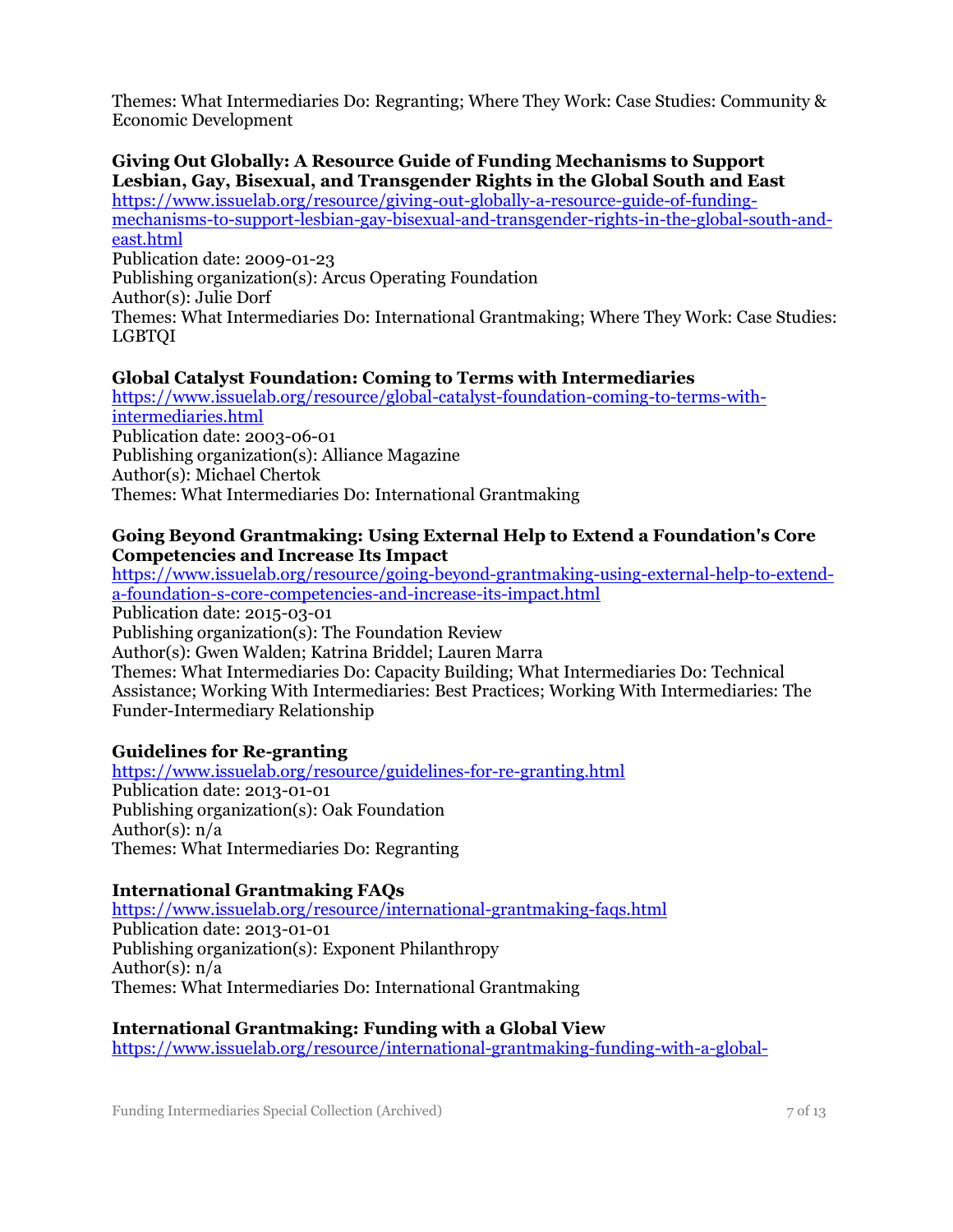#### [view.html](https://www.issuelab.org/resource/international-grantmaking-funding-with-a-global-view.html)

Publication date: 2004-05-07 Publishing organization(s): GrantCraft Author(s): Anne Mackinnon; Rebecca Nichols Themes: What Intermediaries Do: International Grantmaking

#### **An Introduction to Intermediaries**

<https://www.issuelab.org/resource/an-introduction-to-intermediaries.html> Publication date: 2017-08-10 Publishing organization(s): Peak Grantmaking Author(s): Krista Batey Themes:

#### **Making Grants to a Pooled Fund: What Grant Managers Need to Know**

[https://www.issuelab.org/resource/making-grants-to-a-pooled-fund-what-grant-managers](https://www.issuelab.org/resource/making-grants-to-a-pooled-fund-what-grant-managers-need-to-know.html)[need-to-know.html](https://www.issuelab.org/resource/making-grants-to-a-pooled-fund-what-grant-managers-need-to-know.html) Publication date: 2017-08-10 Publishing organization(s): Peak Grantmaking Author(s): Jordana Belke; Lydia Guterman Themes:

#### **Measuring the Difference We're Making: Making Metrics Work for Grantmakers**

[https://www.issuelab.org/resource/measuring-the-difference-we-re-making-making-metrics](https://www.issuelab.org/resource/measuring-the-difference-we-re-making-making-metrics-work-for-grantmakers.html)[work-for-grantmakers.html](https://www.issuelab.org/resource/measuring-the-difference-we-re-making-making-metrics-work-for-grantmakers.html) Publication date: 2010-02-25 Publishing organization(s): The Global Fund for Children Author(s): n/a Themes: What Intermediaries Do: Evaluation & Outcome Measurement

#### **Measuring the Work of Intermediaries in the St. Louis Region**

[https://www.issuelab.org/resource/measuring-the-work-of-intermediaries-in-the-st-louis](https://www.issuelab.org/resource/measuring-the-work-of-intermediaries-in-the-st-louis-region.html)[region.html](https://www.issuelab.org/resource/measuring-the-work-of-intermediaries-in-the-st-louis-region.html) Publication date: 2012-04-02 Publishing organization(s): Gateway Center for Giving Author(s): Lindsey Linzer Themes: What Intermediaries Do: Evaluation & Outcome Measurement; Working With Intermediaries: The Funder-Intermediary Relationship

#### **The Nonprofit Quarterly Study on Nonprofit and Philanthropic Infrastructure**

[https://www.issuelab.org/resource/the-nonprofit-quarterly-study-on-nonprofit-and](https://www.issuelab.org/resource/the-nonprofit-quarterly-study-on-nonprofit-and-philanthropic-infrastructure.html)[philanthropic-infrastructure.html](https://www.issuelab.org/resource/the-nonprofit-quarterly-study-on-nonprofit-and-philanthropic-infrastructure.html) Publication date: 2009-05-07 Publishing organization(s): Nonprofit Quarterly Author(s): David Brown; David O. Renz; Elizabeth T. Boris; Paul C. Light; Tom Clough Themes:

#### **Partnering with Intermediaries**

<https://www.issuelab.org/resource/partnering-with-intermediaries.html> Publication date: 2007-06-01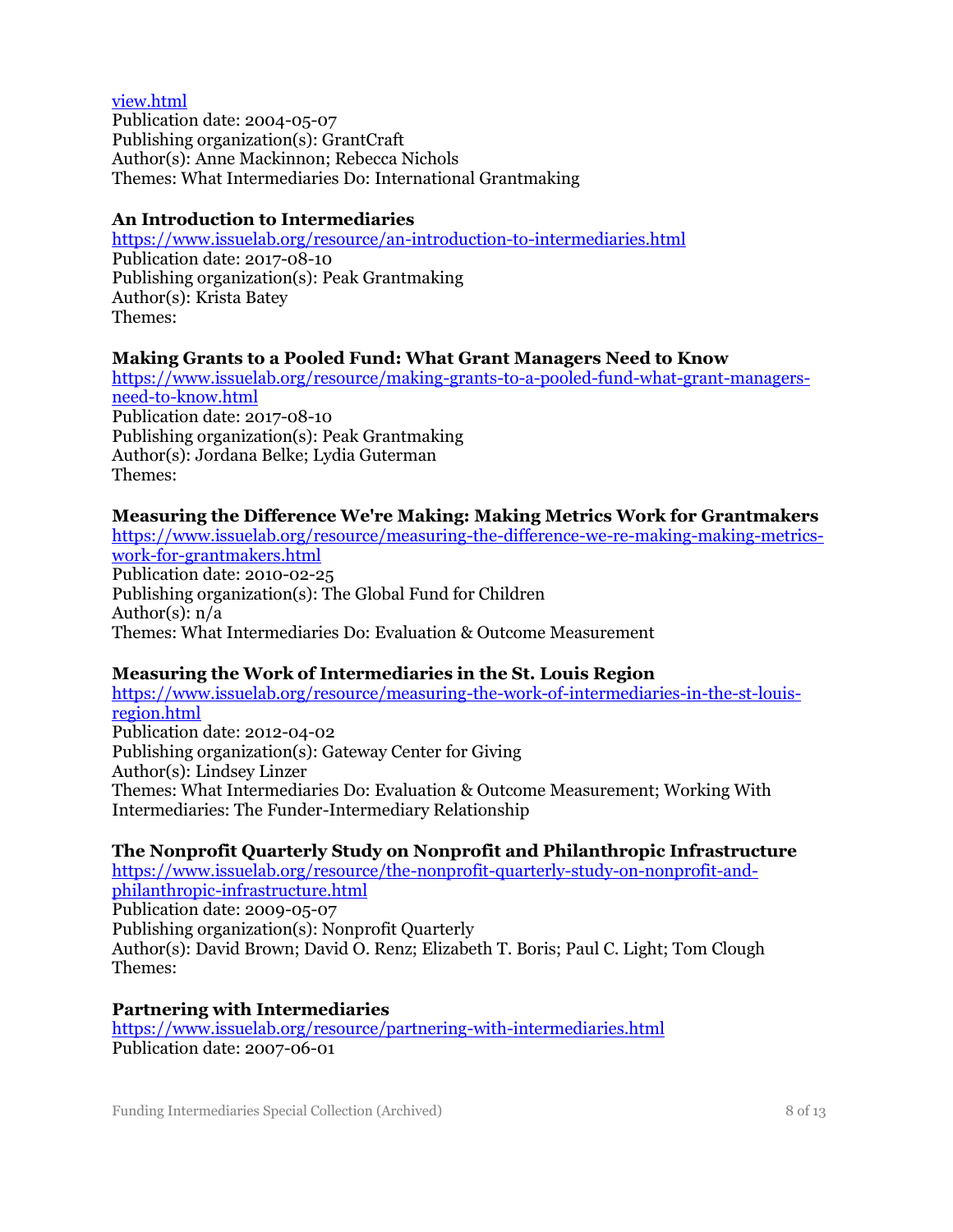Publishing organization(s): Bill & Melinda Gates Foundation Author(s): Tom David Themes: Working With Intermediaries: The Funder-Intermediary Relationship

#### **Philanthropy: Not Even the Same Stream Once**

<https://www.issuelab.org/resource/philanthropy-not-even-the-same-stream-once.html> Publication date: 2013-08-15 Publishing organization(s): Nonprofit Quarterly Author(s): David Cass Themes: What Intermediaries Do: International Grantmaking; Working With Intermediaries: The Funder-Intermediary Relationship

#### **Philanthropy's Go-Betweens**

<https://www.issuelab.org/resource/philanthropy-s-go-betweens.html> Publication date: 2008-06-02 Publishing organization(s): Alliance Magazine Author(s): Felicitas Peter; Michael Alberg-Seberich Themes: Working With Intermediaries: The Funder-Intermediary Relationship

#### **PRIs and Effective Intermediaries**

<https://www.issuelab.org/resource/pris-and-effective-intermediaries.html> Publication date: 2015-06-30 Publishing organization(s): Philanthropy New York Author(s): John Townsend Themes: Working With Intermediaries: The Funder-Intermediary Relationship

#### **Put Me In Coach: How Donors Can Use Intermediaries to Play a Powerful Role in Social Change**

[https://www.issuelab.org/resource/put-me-in-coach-how-donors-can-use-intermediaries-to](https://www.issuelab.org/resource/put-me-in-coach-how-donors-can-use-intermediaries-to-play-a-powerful-role-in-social-change.html)[play-a-powerful-role-in-social-change.html](https://www.issuelab.org/resource/put-me-in-coach-how-donors-can-use-intermediaries-to-play-a-powerful-role-in-social-change.html)

Publication date: 2017-08-27 Publishing organization(s): Peak Grantmaking Author(s): Tyler Nickerson Themes:

#### **Putting Your Gifts and Grants to Work Overseas**

<https://www.issuelab.org/resource/putting-your-gifts-and-grants-to-work-overseas.html> Publication date: 2003-05-01 Publishing organization(s): Guidestar Author(s): Mike Rea Themes: What Intermediaries Do: International Grantmaking

#### **Resources for Child Caring: An Early Childhood Intermediary?**

[https://www.issuelab.org/resource/resources-for-child-caring-an-early-childhood](https://www.issuelab.org/resource/resources-for-child-caring-an-early-childhood-intermediary.html)[intermediary.html](https://www.issuelab.org/resource/resources-for-child-caring-an-early-childhood-intermediary.html) Publication date: 2010-05-10 Publishing organization(s): University of Minnesota Author(s): Carolyn Westra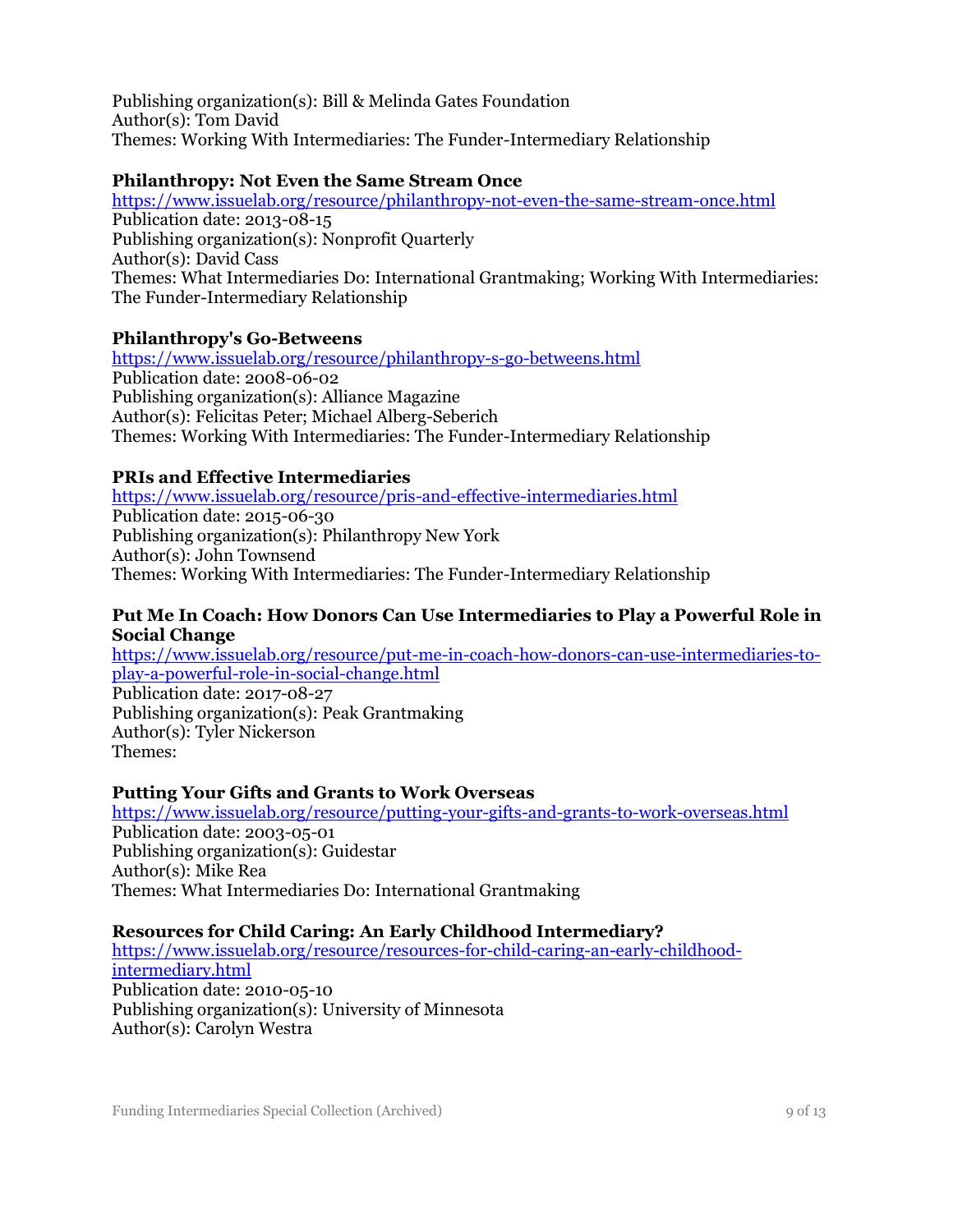Themes: What Intermediaries Do: Relationship Building; Where They Work: Case Studies: Community & Economic Development; Where They Work: Case Studies: Youth Development

#### **Rethinking the Role of Intermediaries in Strategic Grantmaking**

[https://www.issuelab.org/resource/rethinking-the-role-of-intermediaries-in-strategic](https://www.issuelab.org/resource/rethinking-the-role-of-intermediaries-in-strategic-grantmaking.html)[grantmaking.html](https://www.issuelab.org/resource/rethinking-the-role-of-intermediaries-in-strategic-grantmaking.html) Publication date: 2005-08-01 Publishing organization(s): MetisNet Author(s): Chris Sturgis; J.D. Hoye Themes: Where They Work: Case Studies: Youth Development; Working With Intermediaries: The Funder-Intermediary Relationship

#### **Rising to the Challenge: The Strategies of Social Service Intermediaries**

[https://www.issuelab.org/resource/rising-to-the-challenge-the-strategies-of-social-service](https://www.issuelab.org/resource/rising-to-the-challenge-the-strategies-of-social-service-intermediaries.html)[intermediaries.html](https://www.issuelab.org/resource/rising-to-the-challenge-the-strategies-of-social-service-intermediaries.html) Publication date: 2012-02-22 Publishing organization(s): Public/Private Ventures Author(s): Child Trends; Karen E. Walker; Lori Delale-O'Connor Themes: What Intermediaries Do: Government Collaboration

#### **Smarter Outsourcing for Grantmakers**

<https://www.issuelab.org/resource/smarter-outsourcing-for-grantmakers.html> Publication date: 2010-02-01 Publishing organization(s): TCC Group Author(s): Carol Gallo Themes: Working With Intermediaries: The Funder-Intermediary Relationship

#### **Smarter Relationships, Better Results: Making the Most of Grantmakers' Work with Intermediaries**

[https://www.issuelab.org/resource/smarter-relationships-better-results-making-the-most-of](https://www.issuelab.org/resource/smarter-relationships-better-results-making-the-most-of-grantmakers-work-with-intermediaries.html)[grantmakers-work-with-intermediaries.html](https://www.issuelab.org/resource/smarter-relationships-better-results-making-the-most-of-grantmakers-work-with-intermediaries.html)

Publication date: 2013-04-08 Publishing organization(s): Grantmakers for Effective Organizations (GEO); Oak Foundation Author(s): Alice Cottingham Themes: Working With Intermediaries: Best Practices; Working With Intermediaries: The Funder-Intermediary Relationship

#### **The Stellar Rise of the New Philanthropic Intermediary**

[https://www.issuelab.org/resource/the-stellar-rise-of-the-new-philanthropic](https://www.issuelab.org/resource/the-stellar-rise-of-the-new-philanthropic-intermediary.html)[intermediary.html](https://www.issuelab.org/resource/the-stellar-rise-of-the-new-philanthropic-intermediary.html) Publication date: 2007-03-01 Publishing organization(s): Alliance Magazine Author(s): Cathy Pharoah Themes: What Intermediaries Do: Evaluation & Outcome Measurement

#### **The Stigma Against Fiscal Sponsorship Needs To End**

<https://www.issuelab.org/resource/the-stigma-against-fiscal-sponsorship-needs-to-end.html> Publication date: 2017-11-10 Publishing organization(s): Peak Grantmaking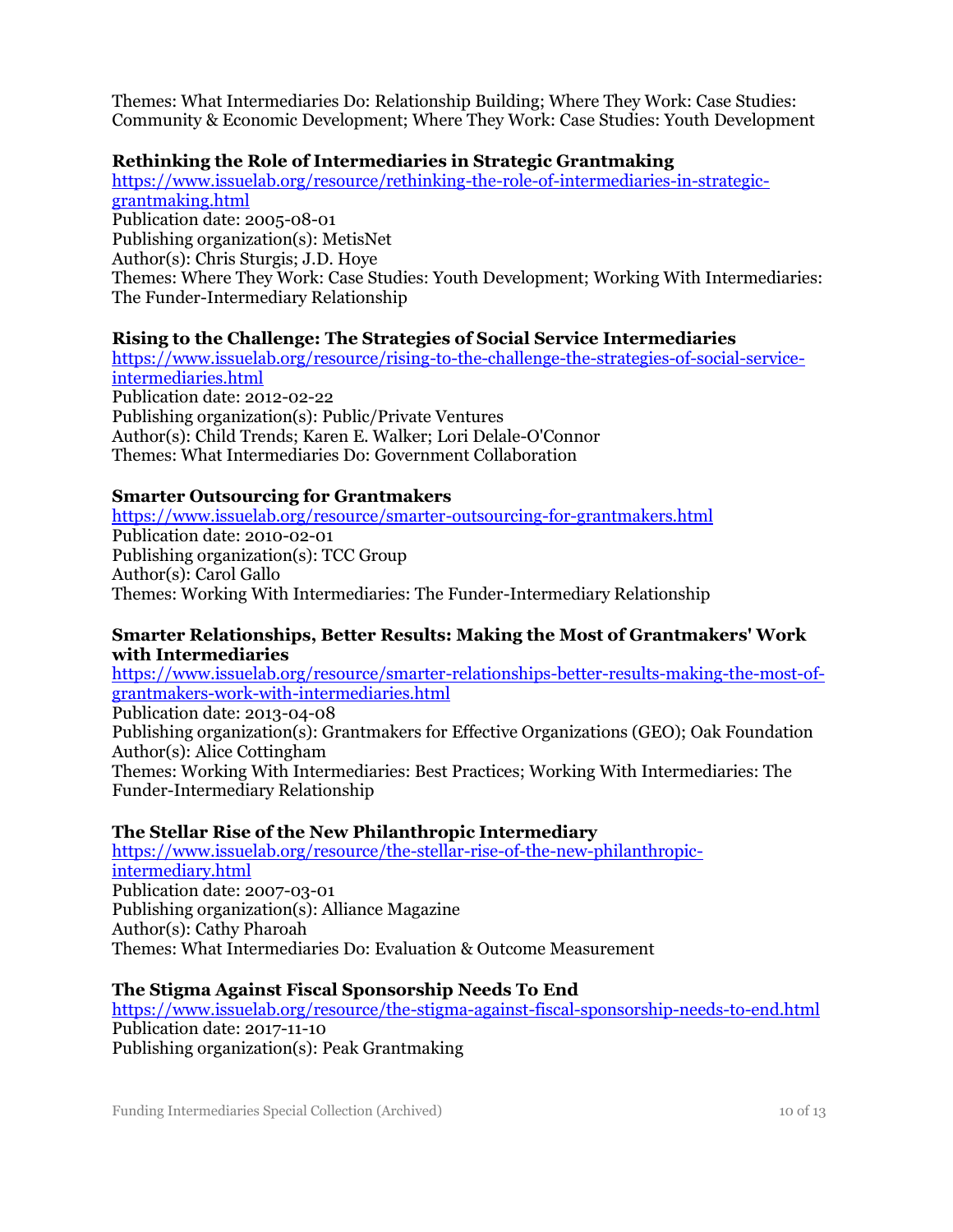Author(s): Vu Le Themes:

#### **Strengthening the Street Saints: Intermediaries Providing Capacity-Building Assistance to Faith-Based Organizations**

[https://www.issuelab.org/resource/strengthening-the-street-saints-intermediaries-providing](https://www.issuelab.org/resource/strengthening-the-street-saints-intermediaries-providing-capacity-building-assistance-to-faith-based-organizations.html)[capacity-building-assistance-to-faith-based-organizations.html](https://www.issuelab.org/resource/strengthening-the-street-saints-intermediaries-providing-capacity-building-assistance-to-faith-based-organizations.html) Publication date: 2000-01-01 Publishing organization(s): Center on Faith in Communities Author(s): Amy L. Sherman Themes: What Intermediaries Do: Capacity Building; Where They Work: Case Studies: Community & Economic Development

#### **TCWF Grants to Local Foundations Help Reach Diverse Communities**

[https://www.issuelab.org/resource/tcwf-grants-to-local-foundations-help-reach-diverse](https://www.issuelab.org/resource/tcwf-grants-to-local-foundations-help-reach-diverse-communities.html)[communities.html](https://www.issuelab.org/resource/tcwf-grants-to-local-foundations-help-reach-diverse-communities.html) Publication date: 2007-06-01 Publishing organization(s): California Wellness Foundation Author(s): n/a Themes: What Intermediaries Do: Regranting; What Intermediaries Do: Relationship Building; Where They Work: Case Studies: LGBTQI

#### **Toward More Effective Use of Intermediaries**

<https://www.issuelab.org/resource/toward-more-effective-use-of-intermediaries.html> Publication date: 2003-09-01 Publishing organization(s): Foundation Center Author(s): Peter L. Szanton Themes: Working With Intermediaries: Best Practices; Working With Intermediaries: The Funder-Intermediary Relationship

#### **Understand the Intermediary Infrastructure in St. Louis: Who they are, What they do, and Common Misconceptions**

[https://www.issuelab.org/resource/understand-the-intermediary-infrastructure-in-st-louis](https://www.issuelab.org/resource/understand-the-intermediary-infrastructure-in-st-louis-who-they-are-what-they-do-and-common-misconceptions.html)[who-they-are-what-they-do-and-common-misconceptions.html](https://www.issuelab.org/resource/understand-the-intermediary-infrastructure-in-st-louis-who-they-are-what-they-do-and-common-misconceptions.html) Publication date: 2011-04-01 Publishing organization(s): Gateway Center for Giving Author(s): n/a Themes:

#### **Understanding the Value of Backbone Organizations in Collective Impact**

[https://www.issuelab.org/resource/understanding-the-value-of-backbone-organizations-in](https://www.issuelab.org/resource/understanding-the-value-of-backbone-organizations-in-collective-impact.html)[collective-impact.html](https://www.issuelab.org/resource/understanding-the-value-of-backbone-organizations-in-collective-impact.html)

Publication date: 2012-07-17

Publishing organization(s): Greater Cincinnati Foundation; Stanford Social Innovation Review Author(s): Ellen Martin; John Kania; Kathy Merchand; Shiloh Turner Themes: What Intermediaries Do: Backbone Support

#### **Weaving Successful Partnerships: When Funders, Evaluators, and Intermediaries Work Together**

Funding Intermediaries Special Collection (Archived) 11 of 13